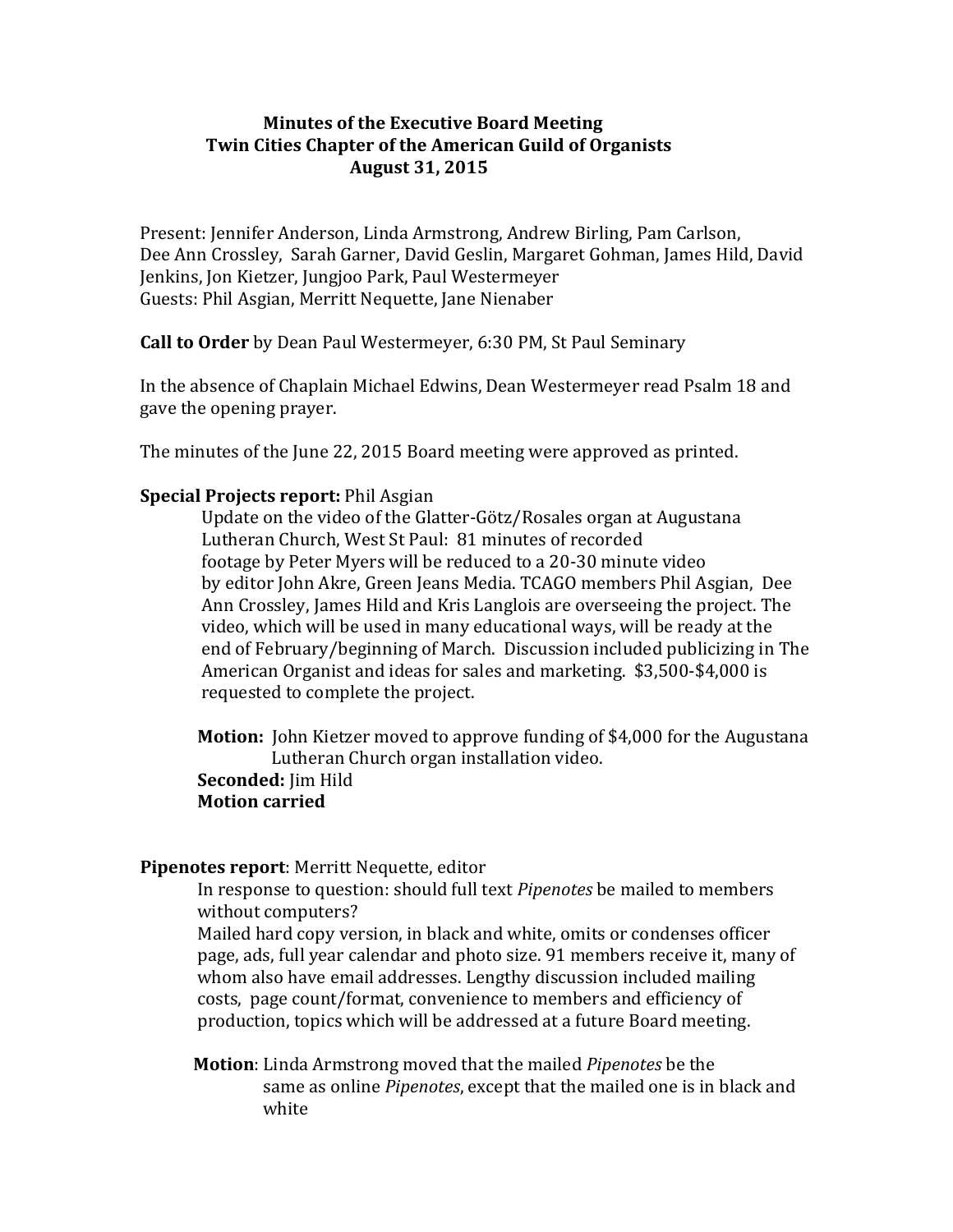#### **Seconded:** Jungjoo Park **Motion carried**

Identical versions of *Pipenotes* will begin with the October issue.

 **Motion:** Jon Kietzer moved that members now receiving mailed *Pipenotes*, except those who do not have email, be asked to consider receiving it online.  **Seconded:** Linda Armstrong

# **Motion carried**

 Dean Westermeyer will compose the communiqué and David Geslin will send It out.

### **Treasurer's report:** David Geslin

 **Re: Oncard**, with Registrar Jane Nienaber

 TCAGO does not use Oncard, the National AGO registration system. Rather, we continue to use wild apricot , which is agreeable to National. There are still some problems (eg. new TCAGO members registering via Oncard and dual chapter membership registrations) which will be addressed as we go forward.

 The final of the current year's financials was presented: balanced budget with end of year excess of \$1,512.

 **Motion:** Jon Kietzer moved we approve the 6/30/15 year end financial statement, pending audit  **Second:** Pam Carlson  **Motion carried**

 **Motion:** Pam Carlson moved we send \$100 to the National AGO Fund **Second:** Linda Armstrong **Motion carried**

# **Professional Development Committee report : (** from Jeff Patry)

 New Salary Guidelines are raised by 3%. The Wedding/Funeral/Substitute Guidelines remain the same.